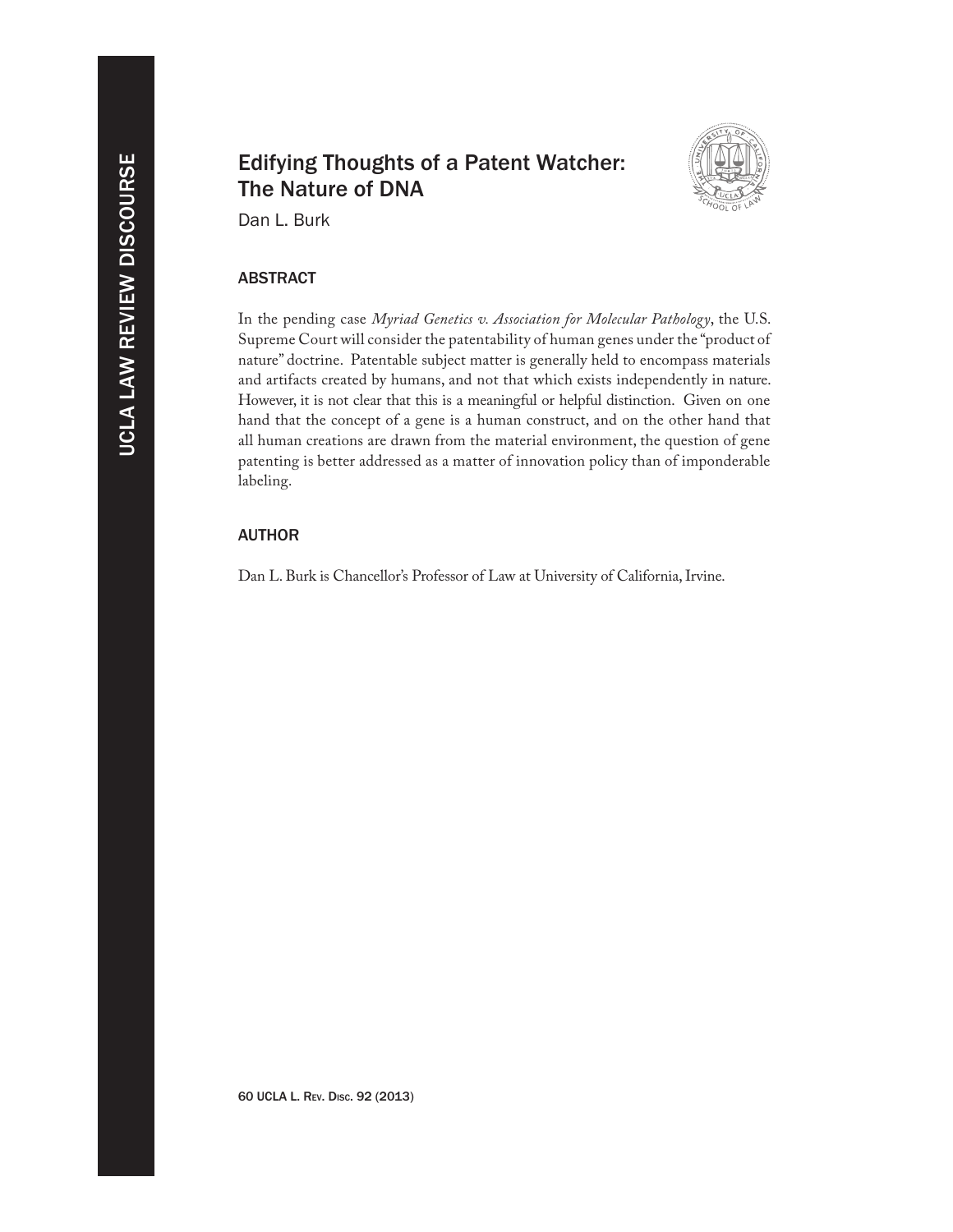## **TABLE OF CONTENTS**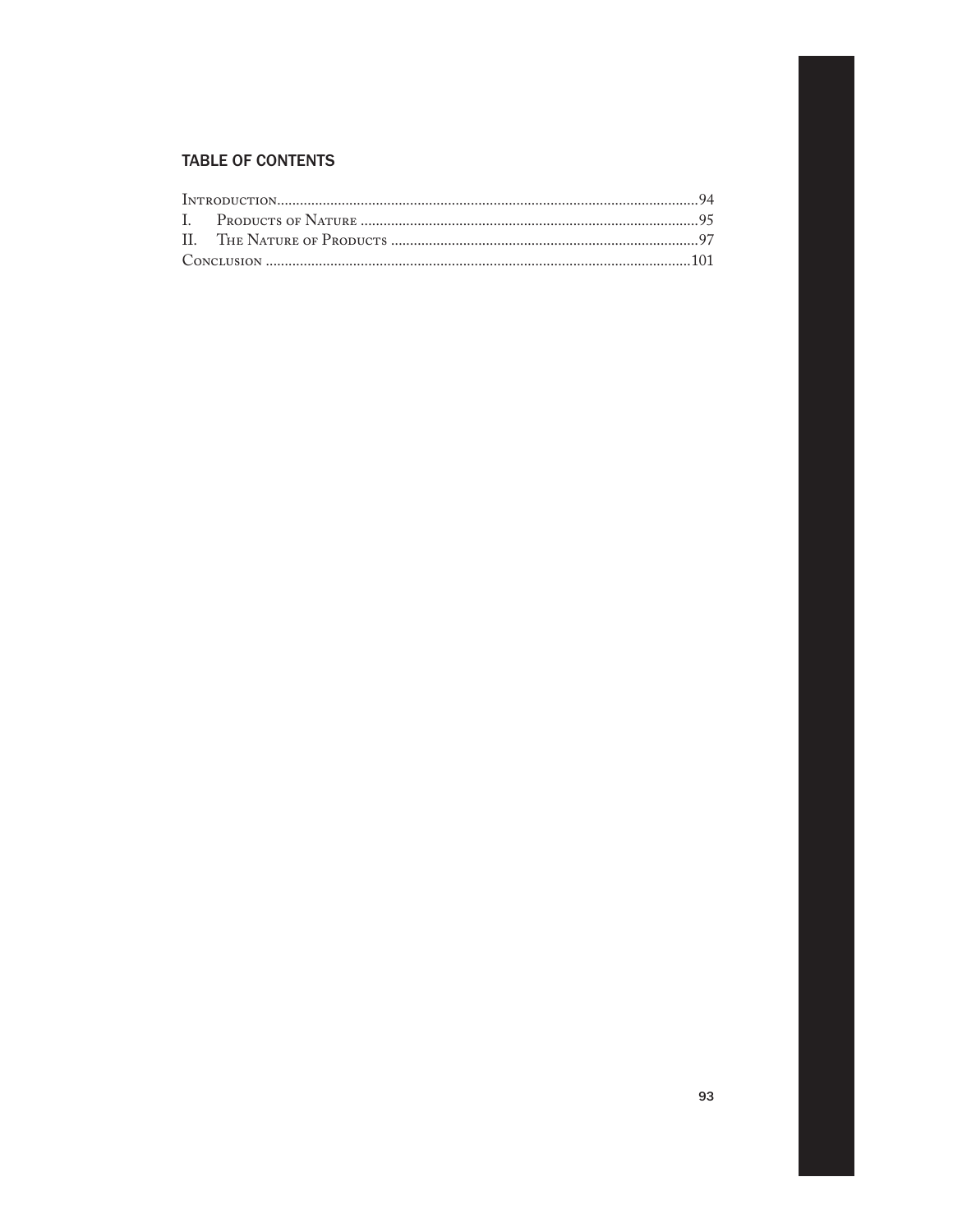Like me, this pipe so fragrant burning Is made of naught but earth and clay; To earth I too shall be returning. It falls and, ere I'd think to say, It breaks in two before my eyes; In store for me a like fate lies.<sup>1</sup>

#### **INTRODUCTION**

On November 30, 2012, the U.S. Supreme Court granted certiorari in *Association for Molecular Pathology (AMP) v. Myriad Genetics, Inc*.,2 agreeing to hear arguments on the single question, "Are human genes patentable?"3 The case concerns patent claims to DNA molecules, some isolated from human cells (gDNA) and some constructed in the laboratory (cDNA), which have been challenged as constituting unpatentable subject matter. A trial court ruling initially found both types of molecules to be unpatentable "products of nature."<sup>4</sup> A panel of the U.S. Court of Appeals for the Federal Circuit reversed this holding, both on initial appeal and after the case was remanded from the Supreme Court for reconsideration in light of other recent Supreme Court holdings.<sup>5</sup>

In this Essay I consider a particular strain of argument that has grown up during the progress of the case, involving unproductive formulations of patent law's product of nature doctrine. The Supreme Court has held that U.S. patent law encompasses"anything under the sun that is made by man";6 the inverse proposition would imply that patent law does *not* cover anything under the sun *not* made by man. This leaves the problem, of which the Supreme Court's question is a particular version, as to how we might recognize which entities constitute products of nature rather than products of inventive human activity. I hope here to refocus the discussion away from the misleading and unhelpful "product of nature" label, which is otherwise bound to obfuscate the discussion before the Supreme Court, asit has done in the lower courts.

<sup>1</sup>. J.S. Bach, *Edifying Thoughts of a Tobacco Smoker*, *in* THE BACH READER 97 (Hans T. David & Arthur Mendel eds., 1966).

<sup>2</sup>. 133 S. Ct. 694 (2012).

<sup>3</sup>. Petition for Writ of Certiorari at i, Ass'n for Molecular Pathology v. Myriad Genetics, Inc., (U.S. Sept. 25, 2012) (No. 12-398), 2012 WL 4502947.

<sup>4</sup>. Ass'n for Molecular Pathology v. U.S. Patent & Trademark Office (*AMP I*), 702 F. Supp. 2d 181, 227–28 (S.D.N.Y. 2010), *aff'd in part, rev'd in part*, 653 F.3d 1329 (Fed. Cir. 2011).

<sup>5</sup>. Ass'n for Molecular Pathology v. U.S. Patent & Trademark Office (*AMP II*), 689 F.3d 1303, 1308 (Fed. Cir. 2012).

<sup>6</sup>. Diamond v. Chakrabarty, 447 U.S. 303, 309 (1980) (quoting S.REP.NO. 1979, at 5 (1952)).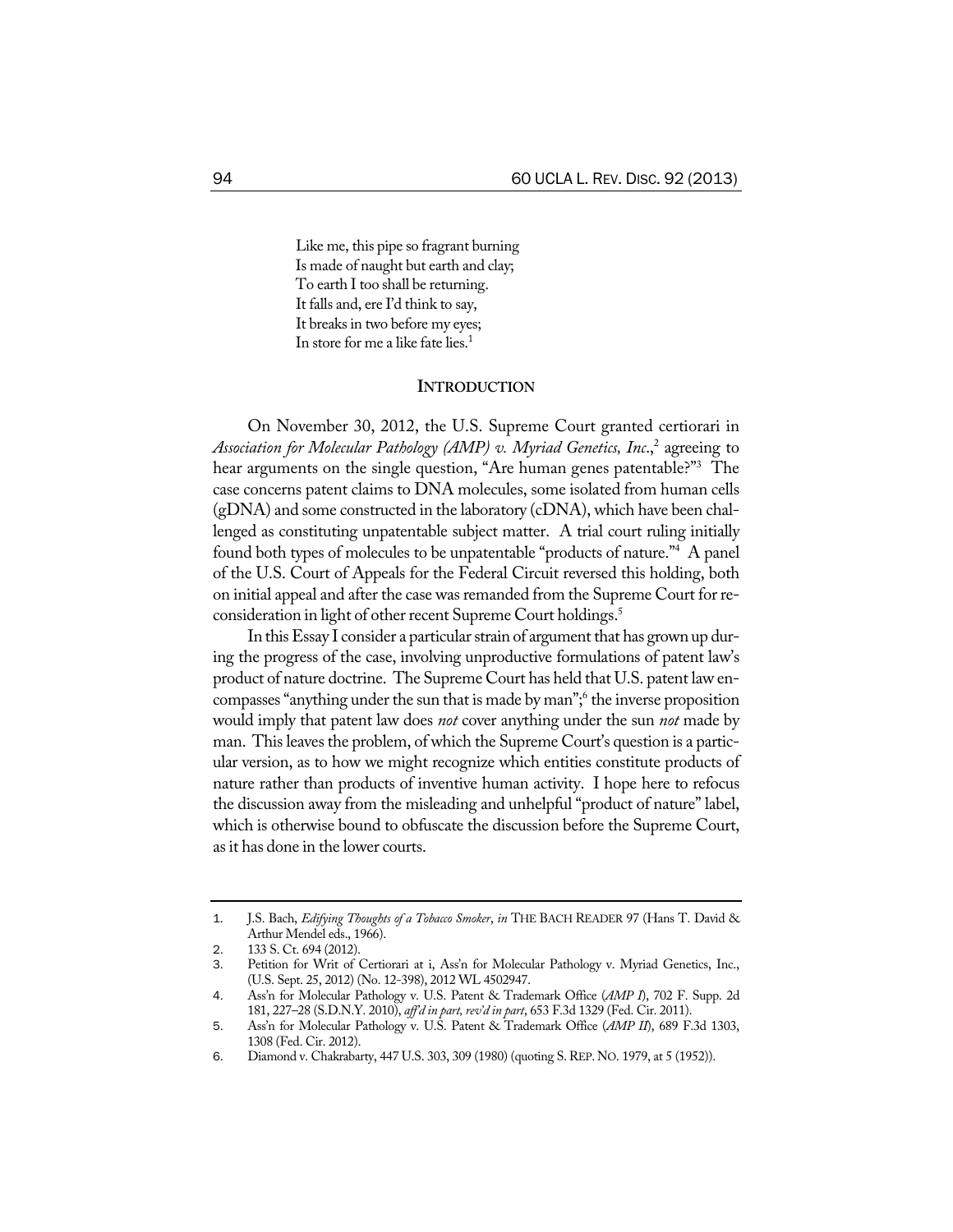## **I. PRODUCTSOFNATURE**

We should begin by recognizing the simple and obvious proposition that genes don't exist in nature. There is no entity in nature that comes with a label declaring "This is a gene," or even with some type of pointer declaring "Gene starts here" or "Gene ends there." What exist in nature, in the physical environment, are diverse globs of material interacting in highly complex networks of energy transfer.<sup>7</sup> Dividing those networks into conceptual bits such as genes is a practice that is useful to humans, but not one that is somehow mandated by the structure of the universe. The divisions are determined by humans as part of our penchant for"sorting things out."8

So it is no sense acting as if the category of genes, or for that matter any given gene, is in a fundamental sense ever *anything* but the product of human invention. The concept of a gene is entirely a human construct, and there is considerable room for debate as to what ought to be included in the concept of the gene, or, by the same token, what ought to be excluded from the concept of the gene. $^9$ Some such constructs are more useful to humans than others, but the constructs themselves change over time, resulting in what we term scientific progress—we add or revise or amend the criteria for our constructs, subject to an array of social choices that yield amended or revised or additional outcomes. This is not to say that the decision to lay down a marker is arbitrary—or at least that it is typically not, and never is entirely, arbitrary; but inclusion or exclusion of the features considered relevant changes depending on the question being asked and the purpose being pursued.

Thus science informs—but cannot answer—the legal question as to whether a gene is a product of nature. The concept of the gene itself haslong been the subject of ongoing and lively technical debate which may seem obscured by technical terminology. Does a gene include only the series of nucleotide bases that code for a gene product—for a protein or for RNA? Or does the gene include the base sequences that control transcription of the coding portion? Do certain technical designations, such as *operon* or *cistron* define the gene?10 Does the gene include the noncoding portions—the intervening sequences—that in eukaryotes are ex-

<sup>7</sup>. *See* Dan L. Burk, *The Problem of Process in Biotechnology*, 43 HOUS.L.REV. 561, 587 (2006).

<sup>8</sup>. *See generally* GEOFFREY C. BOWKER & SUSAN LEIGH STAR, SORTING THINGS OUT: CLASSIFICATION AND ITS CONSEQUENCES (2000) (discussing the social structure of classification systems).

<sup>9</sup>. *See, e.g.*, JOCELYN E. KREBS ET AL., LEWIN'S GENES X 4, 27–28 (2011) (describing historical variations on the definition of the gene).

<sup>10</sup>. A cistron is a genetic sequence characterized by its potential for mutation. *Id.* at 29–30. An operon is a series of coding sequences under the control of a single regulatory sequence. *Id.* at 737.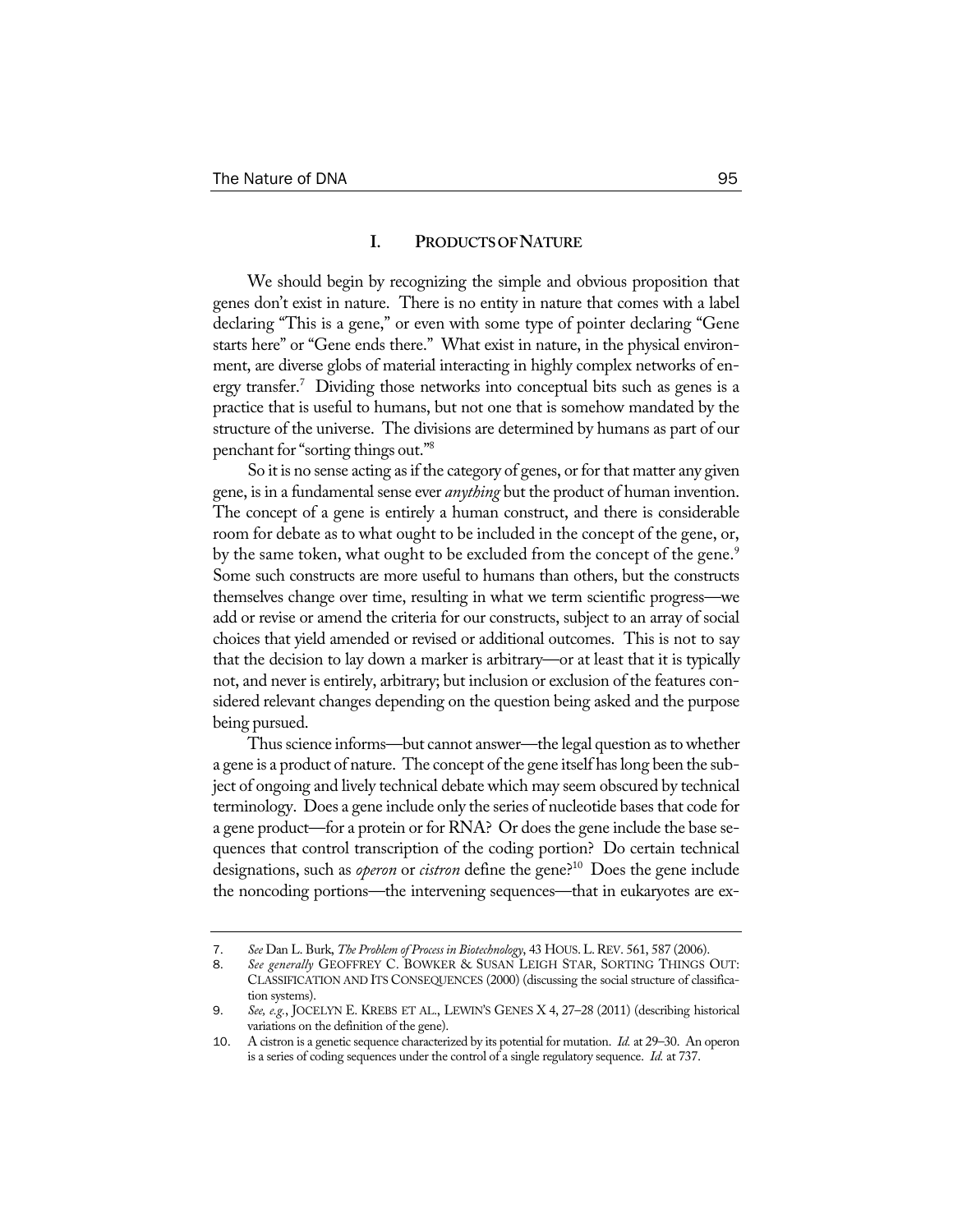cised out of the RNA transcript? Does the gene include associated macromolecules, such as the proteins that transcribe the DNA, or unwind it, or hold it stable while it is being replicated or transcribed? Does it include the DNA sequences that code for and control the transcription and translation of *those* proteins?Does it include the molecules—some macromolecules, some small molecules—that switch the coding regions on and off in response to cell stimuli, or the array of cellular machinery that produces such signaling molecules?

This series of questions should demonstrate that the concept of *gene* is not monolithic. Each of these technical queries asks us to look a little beyond the frame previously chosen for our viewpoint, and in each case the picture entirely changes. This has essentially nothing to do with the character of the universe—only with the character of human inquiry. To take only one example, early investigators ofthe gene were surprised to discover that certain genetic sequences—dubbed "enhancers"—seemed to increase transcription of coding regions, even though these enhancer sequences were very far removed from the coding region—often millions of base pairs away, along the DNA strand of the chromosome.<sup>11</sup> It had been thought that sequences belonging to a given gene must be contiguous, or at least near to one another. It was unclear how enhancers could be part of the gene when they were located away from what was thought of as the gene.

As it turns out, the enhancers were in fact physically near to the coding region because of the intricate folded structure of the chromosome—in threedimensional space, pieces of the gene may be near to one another without being contiguous along the linear DNA strand.<sup>12</sup> In other words, the puzzle of the enhancer's effects was a conceptual artifact created by a fixation on the nucleotide sequence of the strand—on what we term the molecule's "primary" structure. But when science moved past that fixation, to consider the other characteristics of what might be included in the gene, the apparent separation between enhancers and coding regions was no longer a puzzle. Enhancer sequences interact with coding sequences whether or not they fit our notions of how DNA ought to act; the only question for us is whether or not *we* take account of them in defining what we call the gene.

As Jacob Bronowski was fond of saying, in science there are no facts, only judgments.<sup>13</sup> Every scientific fact is fundamentally a scientific judgment as to what matters in a given instance and what doesn't. This is unquestionably true of the entities we label genes. Someone in any given instance hasjudged that the nu-

<sup>11</sup>. JAMES D.WATSON ET AL., MOLECULAR BIOLOGY OF THE GENE 601 (6th ed. 2008).

<sup>12</sup>. *Id.* at 602.

<sup>13</sup>. *See* JACOB BRONOWSKI, *The Abacus and the Rose: A New Dialogue on Two World Systems*, *in*  SCIENCE AND HUMAN VALUES 77, 88–91 (rev. ed. 1965).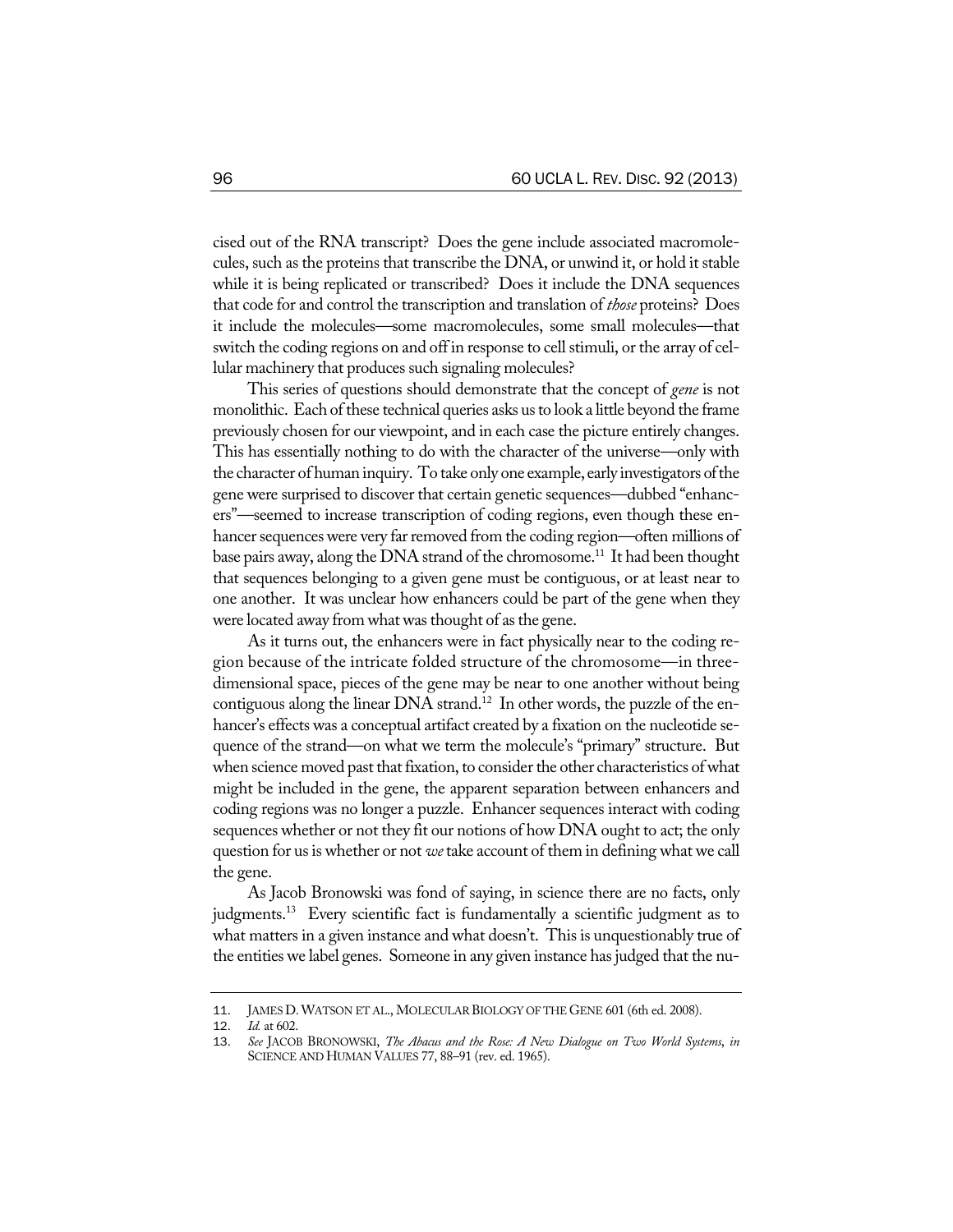cleic acid residues up to this certain point should be included, and those beyond that point should be excluded; or has judged that this set of molecules is important, and the remaining molecules are unimportant—at least to the question under consideration. And of course when someone decides to include additional residues beyond the old cut-off point, or to consider a group of molecules formerly considered unimportant, then our picture of the universe, and our picture of nature, changes.

#### **II. THENATUREOFPRODUCTS**

Viewing the same issue through the other end of the telescope, it should be clear that all human artifacts are in some sense products of nature. As the epigraph from Bach quoted at the beginning of this Essay reminds us, everything we produce—pipes, computers, recombinant plasmids, breakfast cereals, nectarines, Saran Wrap,<sup>14</sup> Velcro<sup>15</sup>—is a product drawn from elements of the material world; all embody and conform to the same fundamental physical laws of motion, gravitation, conservation, symmetry, relativity, thermodynamics, and electromagnetism. Human artifacts (and humans) are drawn from nature and return to nature in one form or another. Indeed, I am not entirely certain what it means to say that the products of human activity are ever *not* a part of nature; beavers build dams, bees build hives, and humans build semiconductor chips. It's all quite natural.

The perverse corollary to this truth is that the product of nature doctrine invites its devotees to indulge in a mad search for some aspect of an invention that might be considered *un*natural. It should come as no surprise that the primary focus of the arguments presented in *AMP* have centered upon finding some aspect of the DNA molecules that might be considered man made. For example, both parties disputed the significance of the differences between genomic coding regions and the sequence as found in the complementary DNA (cDNA), which is derived from RNA transcripts.<sup>16</sup> Eukaryotic coding sequences typically have long

<sup>14</sup>. *See* CARL REINER & MEL BROOKS, *2000 Year Old Man*, *in* THE COMPLETE 2000 YEAR OLD MAN (Rhino Records 1994) (declaring Saran Wrap "the greatest thing mankind ever devised").

<sup>15</sup>. *See* David Kronke, *2,034—And Still Ticking: Comedy: Rhino Releases a Boxed-Set of Albums With the 2,000 Year Old Man. 'I Listened to the Last Record Yesterday, and It's Still Funny,' Carl Reiner Says of the Routines He Did With Mel Brooks*, L.A. TIMES, May 27, 1994, http://articles.latimes.com/ 1994-05-27/entertainment/ca-62989\_1\_carl-reiner (quoting Mel Brooks: "Velcro is state-of-theart, Velcro can kick Saran Wrap's ass . . . . [I]t's the only thing in the last 30 years I like as much.").

<sup>16</sup>. cDNAs are DNA sequences artificially derived from reverse transcription of messenger RNAs (mRNAs), which are the gene product of most coding gene sequences. *See* WATSON ET AL., *supra* note 11, at 749. Because cDNAs are derived from mRNA, they correspond to the sequence of the RNA, rather than to the sequence of the genomic DNA from which the RNA is derived. KREBS ET AL., *supra* note 9, at 82–83. The transcription is termed "reverse" because transcription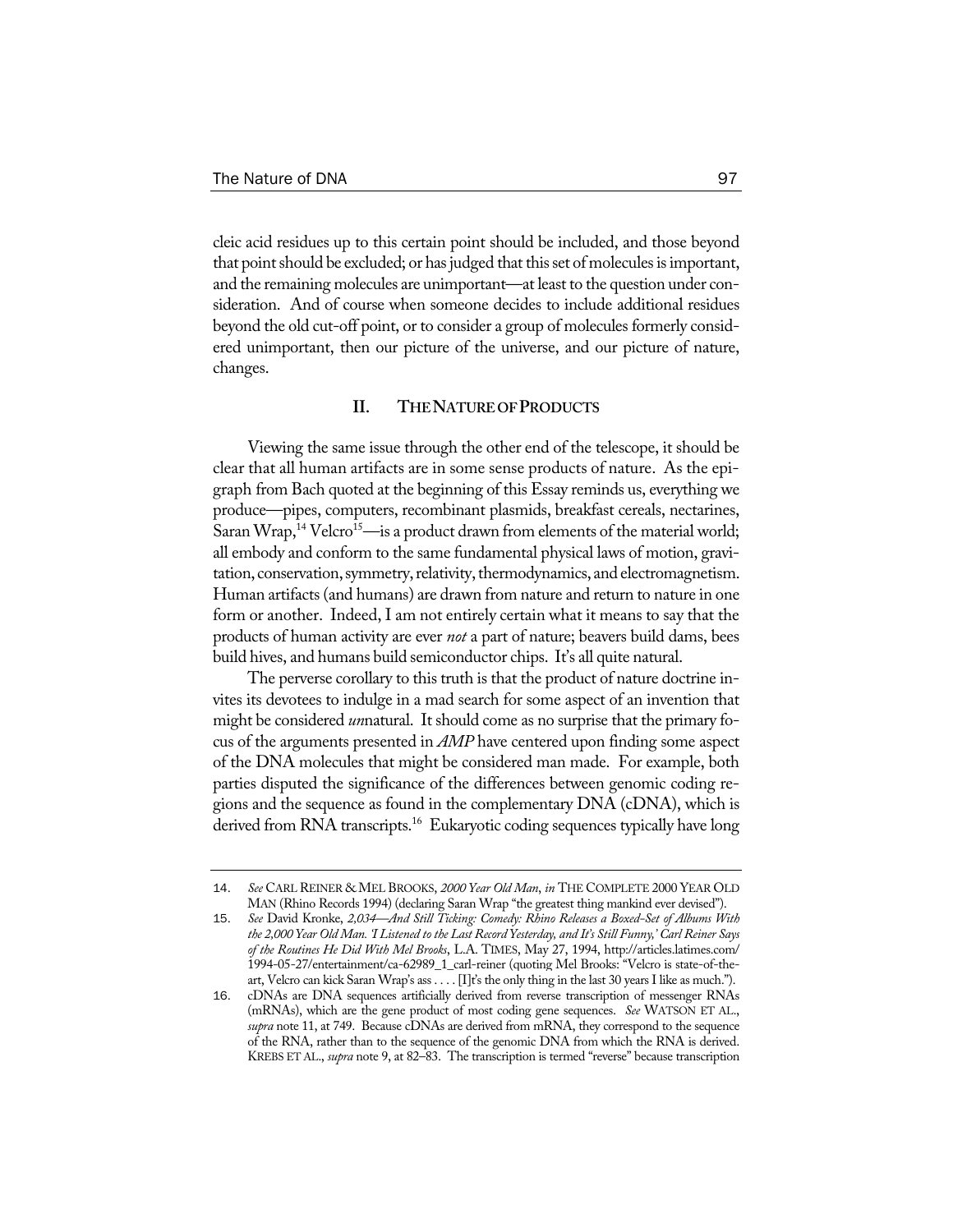intervening sequences, or introns, that are not included in the production of RNA transcripts, and so appearin the native coding sequence, but are notin reverse transcribed into the cDNA that is generally used in the laboratory.<sup>17</sup>

Myriad, defending its cDNA patents, therefore argued at trial and before the Federal Circuit that its cDNA sequences, lacking introns, could not possibly be products of nature, but rather were the product of human-designed reverse transcription. The trial judge attempted to gloss over this rather stark difference by holding that the informational content of the native genomic and complementary molecules is the same, making the cDNAs equivalent to naturally occurring DNA.18 The Federal Circuit unanimously rejected this distinction by focusing instead on the structural differences between the cDNAMyriad claimed and DNA found in the wild. All the Federal Circuit judges agreed that the cDNAs were structurally different from native molecules; the disagreement was over the sufficiency of structural difference in the genomic or  $gDNA$  molecules.

Judge Alan D. Lourie, a classically trained chemist, writing for the majority noted and relied upon the covalent bonds that are missing in the laboratory version of the gDNA molecule. In its native state, the nucleotide sequence is bonded to the remainder of the chromosome. In its isolated laboratory state, the unattached DNA is left with free electron pairs that thermodynamically must attach to something, and that typically adopt stray hydrogen atoms for bonding.<sup>19</sup> This unquestionably alters the structure of the molecule from that in the wild, not simply because there are vast stretches of nucleotides on each side that are missing, but because the atoms that assume those positions create a different physical shape.

In dissent, Judge William C. Bryson accused Judge Lourie of focusing on structural differences too inconsequential to make the molecules unnatural—that is, to make them the product of human intervention.<sup>20</sup> But if Judge Lourie's distinctions seem trivial, it is only because of a naïve focus on the similarities of nucleotide sequence that he sharedwith the rest of the panel, and indeedwith the trial court—the same kind of preoccupation with primary structure that led to the

of DNA from RNA is contrary to the usual paradigm of transcription in living cells. *Id.* at 15; WATSON ET AL., *supra* note 11, at 340. The enzymes used for the process are derived from certain viruses that have RNA genomes, and so they routinely follow a "reverse" transcription model. KREBS ET AL., *supra* note 9, at 440–41.

<sup>17</sup>. WATSON ET AL., *supra* note 11, at 415.

<sup>18</sup>. Ass'n for Molecular Pathology v. U.S. Patent & Trademark Office, 702 F. Supp. 2d 181, 228–30 (S.D.N.Y. 2010).

<sup>19</sup>. *See AMP II*, 689 F.3d 1303, 1329–30 (Fed. Cir. 2012); *see also* KREBS ET AL., *supra* note 9, at 8 (describing the free 5' ("5-prime") and 3' ("3-prime") termini of nucleotide chains); WATSON ET AL., *supra* note 11, at 104.

<sup>20</sup>. *AMP II*, 689 F.3d at 1351 (Bryson, J., concurring in part and dissenting in part).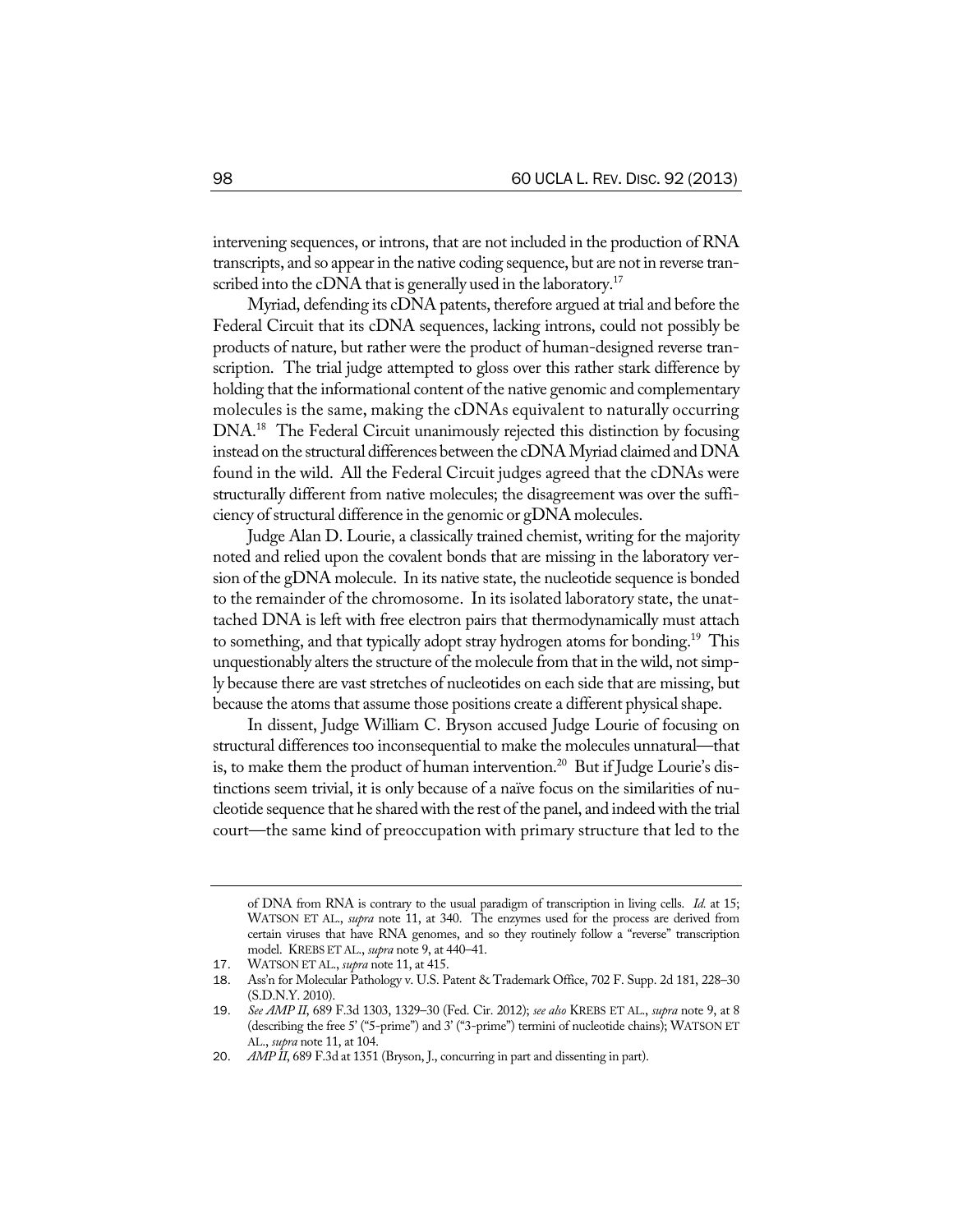supposed puzzle of enhancer sequences.<sup>21</sup> Nucleotide sequence is only important to the extent that it contributes the physical configuration of the molecule, and if one is looking for differences, the differences between the native and laboratory molecules are even more numerous and significant than Judge Lourie imagined.

In its native environment, the constrained helical DNA molecule quite literally ties itself into knots.<sup>22</sup> This same effect can easily be seen in the handset cords of desktop telephone sets; the cords are generally helical, and inevitably coil themselves into tangles when the handset is replaced into the cradle after a few calls. The only feasible way to unwind the cord is to release the constraints on the cord by dangling the handset and allowing it to spin freely. DNA winds itself into coils in exactly the same fashion. This coiled structure of the helix, whether seen in telephone cords or in macromolecules, can be mathematically described as two variables termed the *twist* and *writhe* of the strand.23

In the molecule's natural state, this molecular tangling is constrained by a lattice of scaffolding proteins, as well as by ambient globular proteins that hold the strands open, closed, or stable depending on the state of a given molecular function, such as transcription or replication.<sup>24</sup> These associated structures do not accompany the nucleotide strand into artificial settings such as the laboratory; the structural constraints are removed during the extraction process, and are of course never present for molecules generated by artificially initiated reverse transcription. Judge Lourie is correct that snipping a piece out of the chromosome makes a difference, but it is not simply in the bonds at the ends of the strand; the twist and writhe found in the wild are eliminated.

A DNA molecule outside the cellular environment is in fact characterized by a large number of other differences—the pitch (or"wind") of the helix, the ionic shell surrounding the molecule, the charge of the phosphate backbone of the molecule, the manner in which the molecule folds or "sticks" to itself and other molecules—depending on the medium in which it is immersed. Indeed, laboratory conditions such as pH—acidity—and buffer composition are generally chosen precisely in order to avoid the natural configuration of the molecules; the strands are nearly impossible to work with when wrapped up in knots around themselves.

Such molecular configurations matter. They define the physical characteristics, and hence the biological function, of the molecules. The primary sequence is important because it is a key factor in defining the molecule's secondary and tertiary configurations; it is necessary to molecular function, but not sufficient. Mov-

<sup>21</sup>. *See supra* notes 10–11 and accompanying text.

<sup>22</sup>. *See* KREBS ET AL., *supra* note 9, at 8–9.

<sup>23</sup>. *Id.* at 9.

<sup>24</sup>. *Id.* at 197–98; WATSON ET AL., *supra* note 11, at 170–74.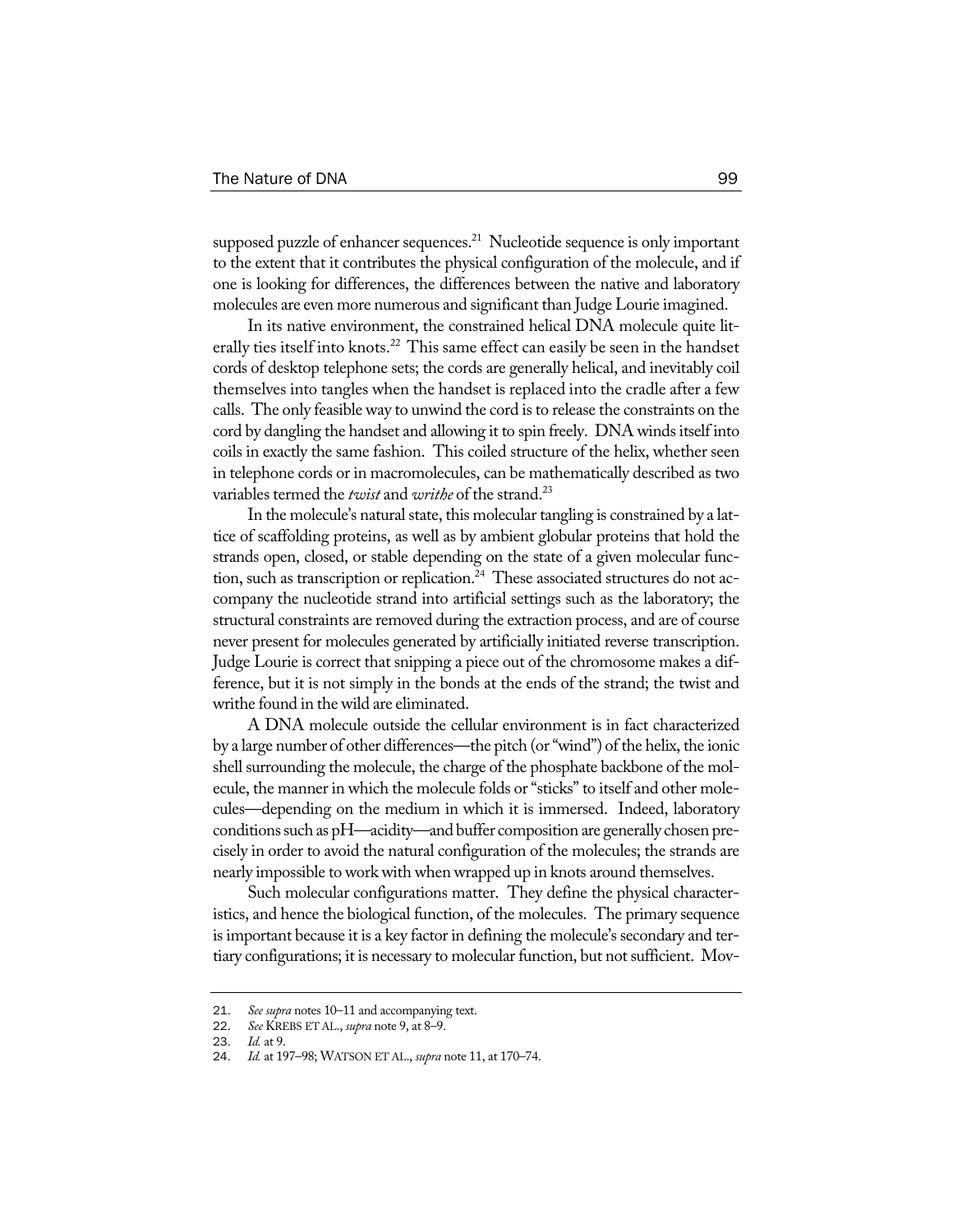ing the substance out of the cell inevitably alters it in ways not reflected by the primary sequence.

The Solicitor General's office, arguing against the patentability of gDNA in oral argument to the Federal Circuit, suggested a "magic microscope" analogy: that if one could use a magic microscope to examine native DNA, one would find naturally occurring in cells the identical sequence to the Myriad gDNA.<sup>25</sup> Judge Lourie's analysis, which relied on the covalent bonds missing in the gDNA molecule, is in effect an answer to the government's "magic microscope" argument, recognizing that it is clearly wrong. But the differences are not limited to the sequence's connection to the rest of the chromosomal strand. If one could in fact microscopically—actually nanoscopically—scrutinize the native DNA molecule and compare it to either the cDNA or the excised gDNA sequence in a test tube, one would not see the same thing at all. The molecule found suspended in buffer in a test tube simply is not the molecule coiled, knotted, and intertwined within the cell.

For small molecules, essentially this same insight regarding the three dimensional aspect of molecules was the basis of the *In re Papesch* revolution in patentlaw's nonobviousness criterion more than fifty years ago.26 Priorto the *Papesch* decision, courts had routinely held that it was obvious to add standard moieties to known families of molecules, for example adding an additional hydroxyl or carbonyl group to known molecules.<sup>27</sup> The obviousness rationale was based on the routine extension of known two-dimensional molecular formulae. Alkanes, alkenes, alcohols, esters, and other more complex families of organic molecules are constructed as a regular array of sequential molecular extensions that are typically represented on paper as predictable chemical structures. Adding an additional known moiety to a known molecular structure in a routine family sequence was considered to be an obvious extension of the art.

But this presumption ignored the reality that molecules in fact exist in three dimensions, not merely in a two-dimensional depiction. The configuration defined by a predictable addition to the known formula often resulted not in the expected two-dimensional extension of the formula, but rather in an unpredictable three-dimensional physical structure with unpredictable new characteristics. The *Papesch* decision recognized the three-dimensional reality of small molecule struc-

<sup>25.</sup> *AMP II*, 689 F.3d at 1326.<br>26. *In re* Papesch, 315 F.2d 38 26. *In re* Papesch, 315 F.2d 381 (C.C.P.A. 1963).

<sup>27</sup>. *See* Bruce M. Collins, *The Forgotten Chemistry of the Hass-Henze Doctrine*, 44 J. PAT. OFF. SOC'Y 284 (1962).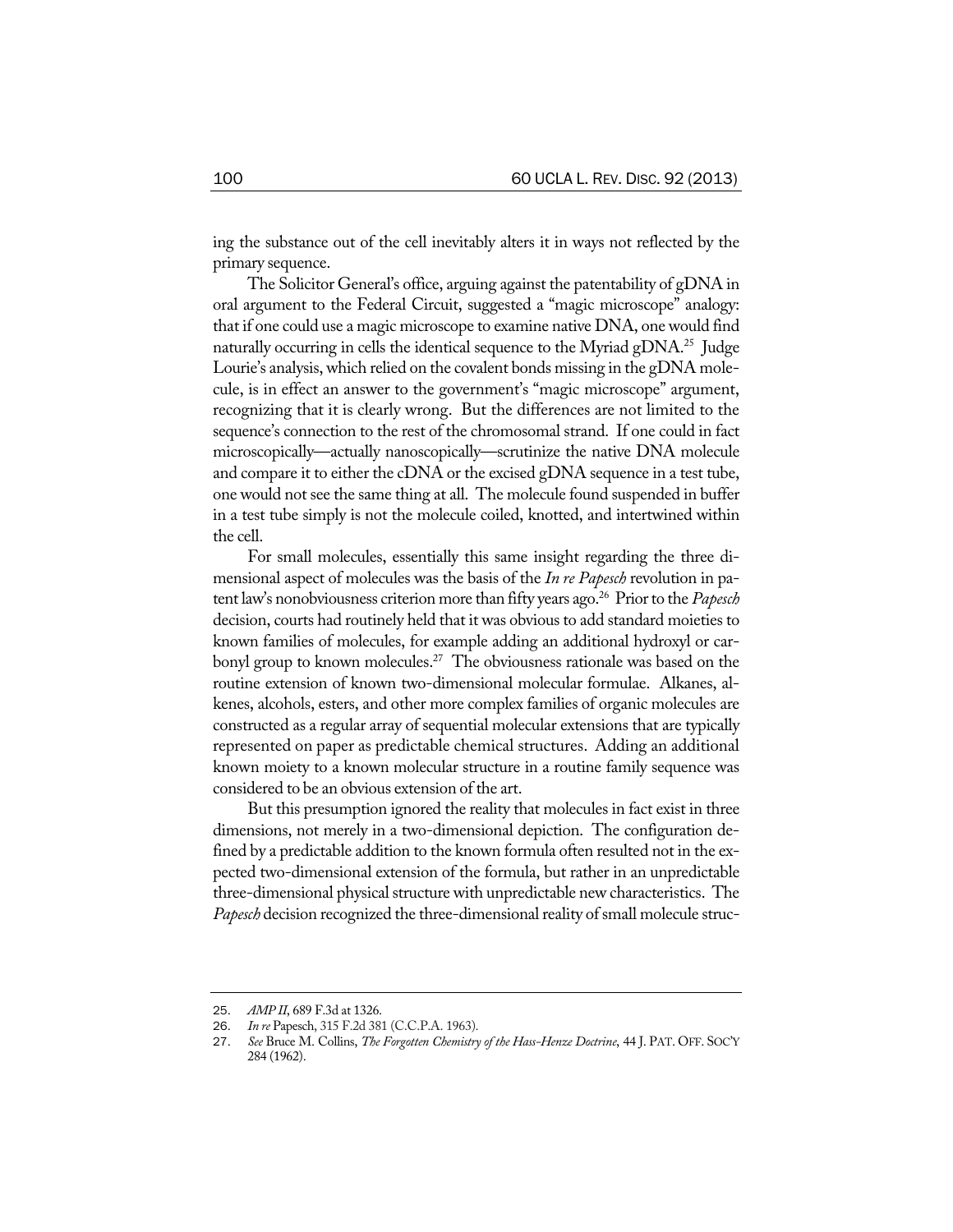ture, and held that such unexpected characteristics rendered the "predictable" extension of the known molecule nonobvious.28

Recognizing the structural character of DNA sequences requires much the same conceptual reorientation. Even were we to credit the *AMP* trial judge's view of informational equivalence between the sequences of cellular and laboratory DNA, this accounts for only the information seen in a two-dimensional depiction—the base pairs represented by combinations of the letters "ATCG" in a textbook, or in a patent. But the information carried by the three-dimensional secondary and tertiary configurations of the molecules in a human cell as opposed to in the laboratory was certainly quite different. Putting the most charitable reading on the judge's view, one would need to say that the informational content of the molecules is *effectively* the same, or that the *pertinent* informational content is the same.

Of course, we might wish to say that as a matter of patent law we only care about the sequence of nucleic acid residues and, that we consider differences in configuration, context, and definition for isolated DNA to be for some reason inconsequential. There are perhaps arguments for doing so, but that is a choice of policy; not an outcome dictated by the state of nature. There is nothing in the natural order of the universe that demands such a focus, or that somehow declares that the nucleotide sequence of the molecule is a natural consideration while its other structural characteristics are inconsiderable or unnatural.

#### **CONCLUSION**

Unfortunately, many of the briefs filed in the *AMP* case tend to go on as if our view of the universe—and of the patent system—is predestined, rather than a creative human endeavor. Even more unfortunately, some of the worst offenses in this regard are advanced by scientists or scientific societies. But as I have shown here the definition of *gene* is a human, not a natural, construct, and that the physical properties of DNA molecules are necessarily altered to some degree from their native state anytime they are the subject of human investigation.

Indeed, having here taken a hard look at the characteristics of the contested molecules in the *AMP* case, one wonders whether the most sensible course is to simply abandon the product of nature exercise altogether. At its endpoints, the doctrine either proves everything or proves nothing. Either everything is a product of nature—drawn from and existing in the world—or nothing is a product of nature—having been intellectually and socially constructed by human cognition.

<sup>28</sup>. Harold C. Wegner, *Foreword*, 6 APLA Q.J. 253, 253 (1978).